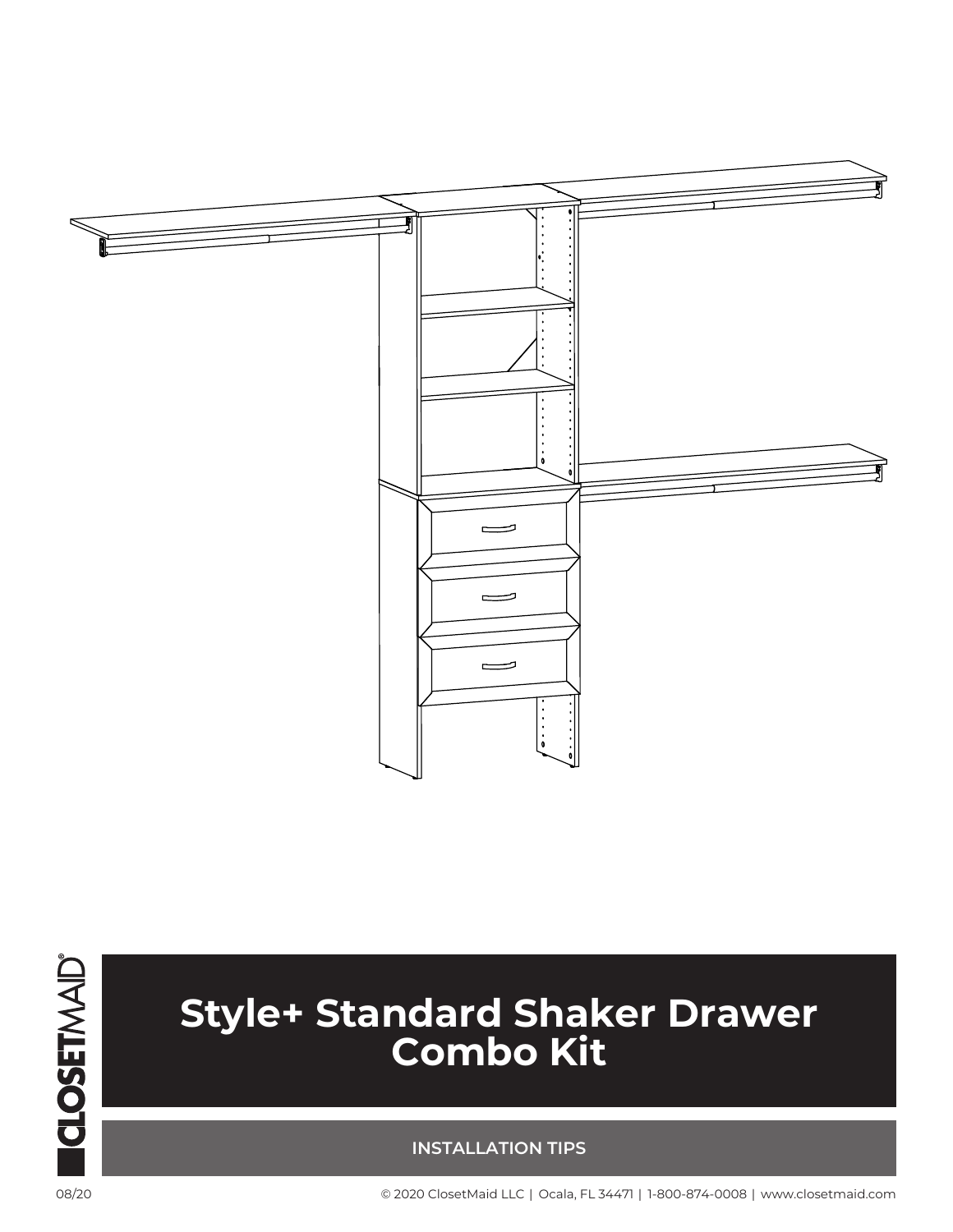## **PARTS**

| Item# | Qty. | Part                                      |
|-------|------|-------------------------------------------|
| 6722  |      | White Standard Shaker Combo Kit           |
| 4365  | ı    | Standard Closet Kit with Rods             |
| 2094  | 3    | <b>Top Shelf</b>                          |
| 1882  | 3    | 10" Standard Shaker Drawer                |
| 6724  |      | Coastal Teak Standard Shaker Combo Kit    |
| 3272  | 1    | Standard Closet Kit with Rods             |
| 2096  | 3    | <b>Top Shelf</b>                          |
| 1883  | 3    | 10" Standard Shaker Drawer                |
| 6725  |      | Modern Walnut Standard Shaker Combo Kit   |
| 4368  | ٦    | Standard Closet Kit with Rods             |
| 2098  | 3    | <b>Top Shelf</b>                          |
| 1888  | 3    | 10" Standard Shaker Drawer                |
| 6726  |      | Bleached Walnut Standard Shaker Combo Kit |
| 4367  | ı    | Standard Closet Kit with Rods             |
| 2097  | 3    | <b>Top Shelf</b>                          |
| 1884  | 3    | 10" Standard Shaker Drawer                |
| 6727  |      | Chocolate Standard Shaker Combo Kit       |
| 4369  | ٦    | Standard Closet Kit with Rods             |
| 2100  | 3    | <b>Top Shelf</b>                          |
| 1889  | 3    | 10" Standard Shaker Drawer                |



**ICLOSETMAID®** 

∍